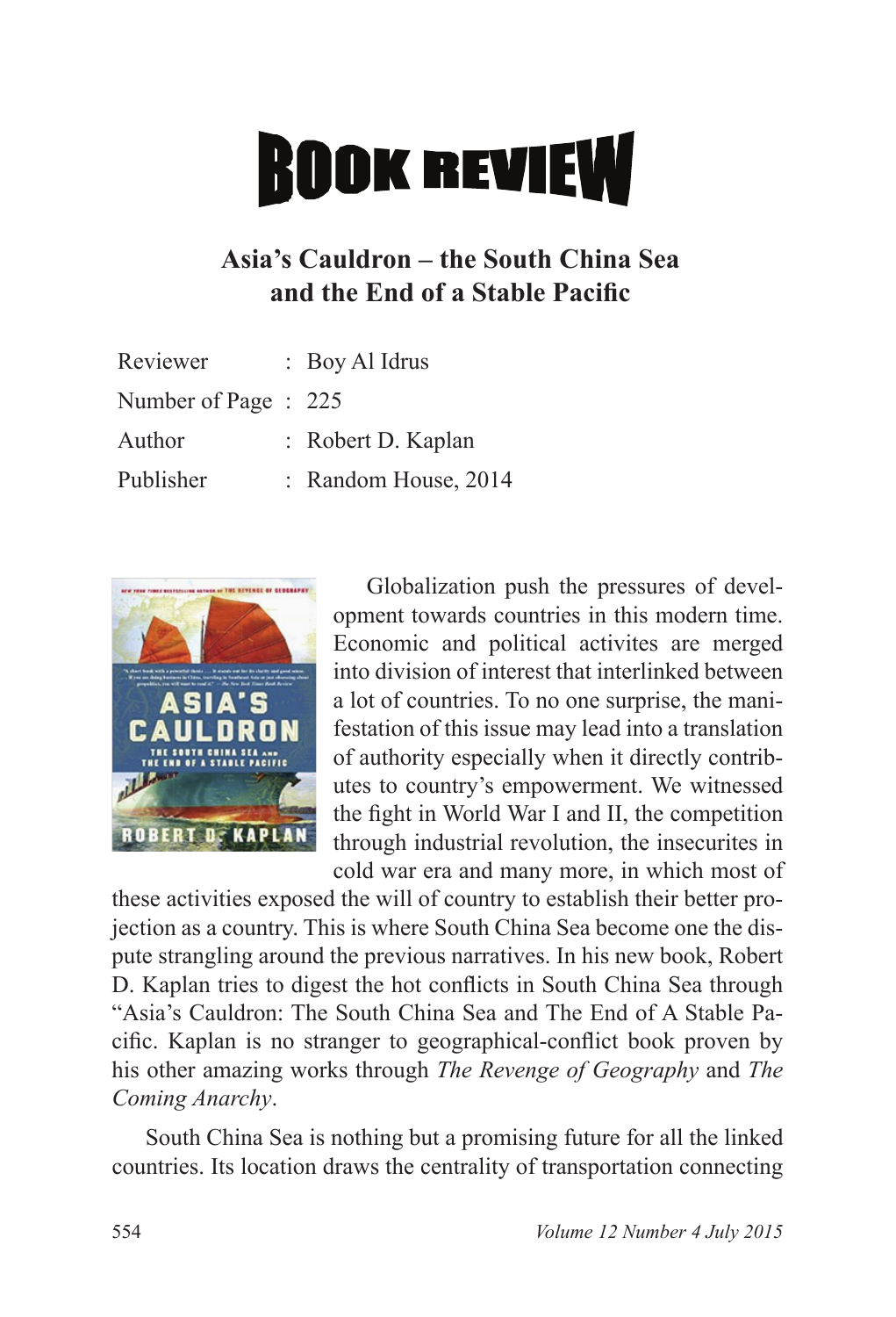global trades from South Korea, Japan, Taiwan, and China to potential market below the axis of southern areas. In addition to its centrality, South China Sea has proven oil reserves on seven billion barrels, and an estimated 900 trillion cubic feet of natural gas. China, Taiwan, numbers of ASEAN countries including Vietnam, Philippines, Malaysia, Singapore and might be potentially others to come, understand how significant the role and the contents of South China Sea to their political and economic power. Through the different chapters, Kaplan provides an analysis of each country with their different interest and need.

Kaplan initially explains the nature of history that emerged in creating possession of each country to the ownership of South China Sea. This explanation ranges from the analysis of Western acquisition, European past conflicts and any other relations coming from those past tragedies that contribute to the present situation of East Asian Countries and China. China, however, as the uprising economic power that might also be dependant to East Asian Countries, is not showing slower moves to their expansion of military and political power. China learn how their past hegemony was destroyed by their inability of military and political power in global stage therefore they maintain that avenue to overcome their threats in South China Sea.

East Asian Countries, on the contrary, are not that well equipped with military and political power. Most of the East Asian Countries are struggling to find the balance of their economic development and political stability. However, the raising conflicts do push the East Asian Countries to invest more on military segmentation proven by increasing numbers of military equipment by a lot of East Asian Countries. East Asian Countries realize that those investment on military is still not enough to compete against China, therefore one of the exit mechanism East Asian Countries depending upon is United States of America's power to balance the dominance of China. The next question this book tries to answer would later be how strong and capable is United States to balance the power of China. This book tries to bridge the beginning of where South China Sea initially started and also showing where that conflict may lead into to realm of stability of Pacific countries.

Kaplan is a good story teller, this book is compiled with his unique point of views in regards to history, direct interviews with the impor